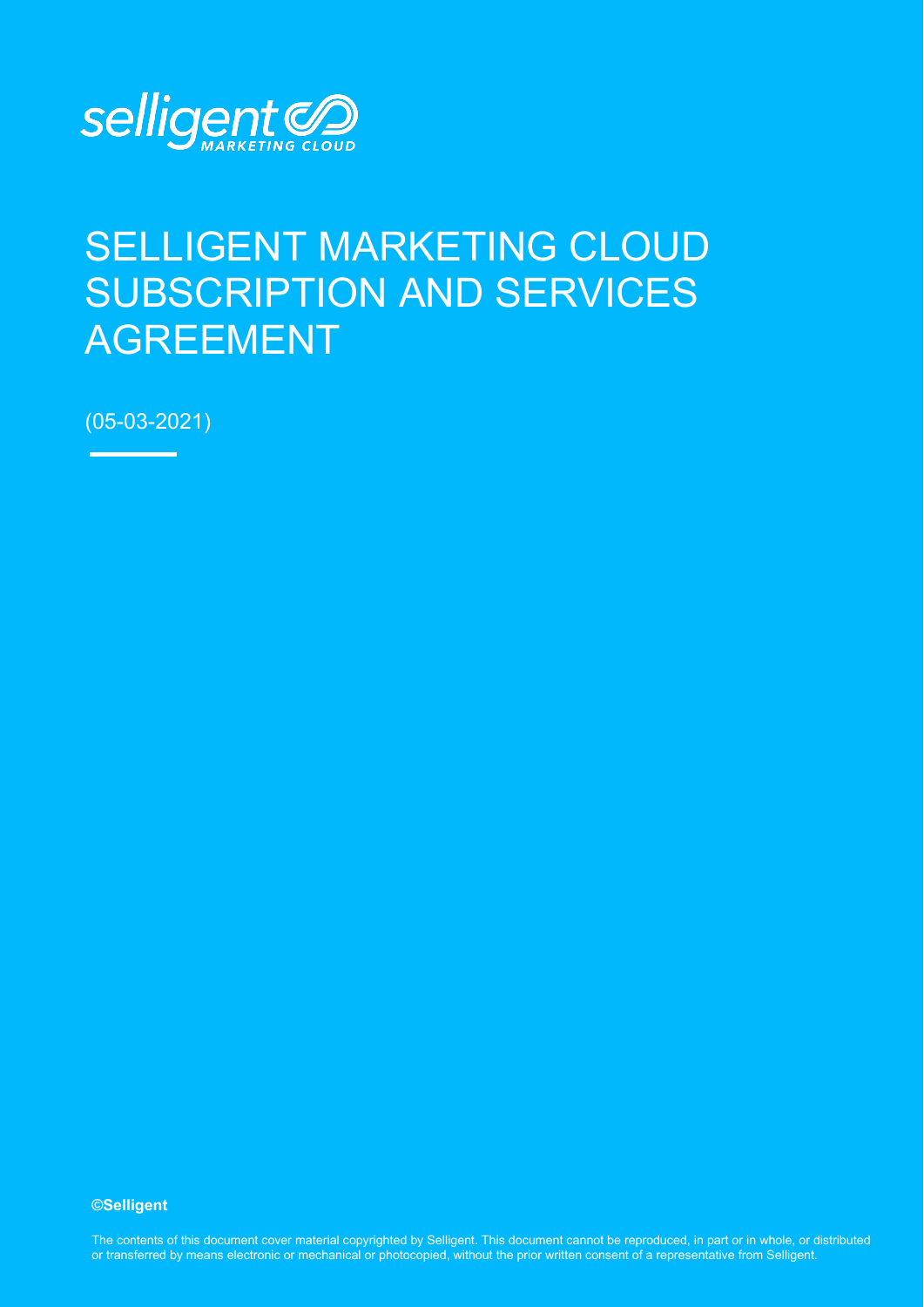

# **SELLIGENT MARKETING CLOUD SUBSCRIPTION AND SERVICES AGREEMENT**

THIS SUBSCRIPTION AND SERVICES AGREEMENT GOVERNS ACQUISITION AND USE OF SELLIGENT'S SERVICES BY THE CLIENT. BY EXECUTING A SALES ORDER AND/OR STATEMENT OF WORK THAT REFERENCES THIS AGREEMENT, THE CLIENT AGREES TO ALL OF THE TERMS AND CONDITIONS OF THIS AGREEMENT. THE INDIVIDUAL ENTERING INTO THIS AGREEMENT ON BEHALF OF A COMPANY OR OTHER LEGAL ENTITY REPRESENTS TO HAVE THE AUTHORITY TO BIND SUCH ENTITY AND ITS AFFILIATES TO THESE TERMS AND CONDITIONS. ANY INDIVIDUAL WHO DOES NOT HAVE SUCH AUTHORITY, OR IF YOU DO NOT AGREE WITH ALL OF THESE TERMS AND CONDITIONS, MUST NOT ACCEPT THIS AGREEMENT. ANY CLIENT WHO DOES NOT AGREE WITH THESE TERMS AND CONDITIONS MAY NOT ACCESS OR USE THE SERVICES.

This Agreement was last updated on **March 5, 2021**, it is effective between the Client and Selligent as of the date of a Sales Order and/or Statement of Work is executed by both parties ("**Effective Date**").

# **Article 1.- Definitions**

**"***Agreement***"** means this Subscription and Services Agreement, the Service Order(s) and the other documents as listed below, in prevailing order should there be conflicting provisions.

| 1° Selligent Service Order(s)                            |
|----------------------------------------------------------|
| 2° Specific Terms, as applicable                         |
| 3° CSA Terms and Conditions ("CSA T&C")                  |
| 4° Data Processing Agreement ("DPA")                     |
| 5° Selligent Support and Service Level Agreement ("SLA") |
| 6° Subscription and Services Agreement ("SSA")           |

**"***Acceptable Use Policy***"** or **"***AUP***"** refers to the required actions and practices, as well as those actions and practices that are unacceptable and prohibited, with respect to Client's use of any product or Service created, developed, sold, licensed, delivered, supplied or performed by Selligent.

**"Affiliates"** means any entity that controls, is controlled by, or is under common control with the named entity ("Affiliates"), where "control" is defined as the ownership of at least 51% of the equity or beneficial interests of such entity or the right to vote for or appoint a majority of the board of directors or other governing body of such entity.

**"***Client***"** includes any Affiliates of the signing entity and any and all employees, agents (third party service providers), or subcontractors of Client who access or otherwise use the Service(s) provided under a specific Service Order and/or perform services incidental thereto. Signing entity shall assume any liability arising out of acts or omissions of its Affiliates, employees, agents (third-party service providers), or subcontractors in relation to the Services under this Agreement. For the avoidance of doubt, only the signing entity and Selligent are party to the Agreement.

**"***Client Data***"** means all data, documentation, content or information submitted by or on behalf of Client for the purpose of performing the Subscription Service, or generated and used by the Subscription Services, including Personal Data , audio-visual design (such as photographic images, animations, illustrations) or other identifying or branding elements of Client or its customers to enable performance of the Services.

"**Deliverables**" means certain work product, limited to content specific to Client and excluding any retained, common, reusable or generic elements or methodologies, if any, as described in a SOW for Project Services.

**"***Documentation***"** means the documentation provided by Selligent describing operation and use of the Service(s), by any means of delivery, whether at Client's request or otherwise, along with any other information provided to Selligent's clients generally, and all such items as updated from time to time.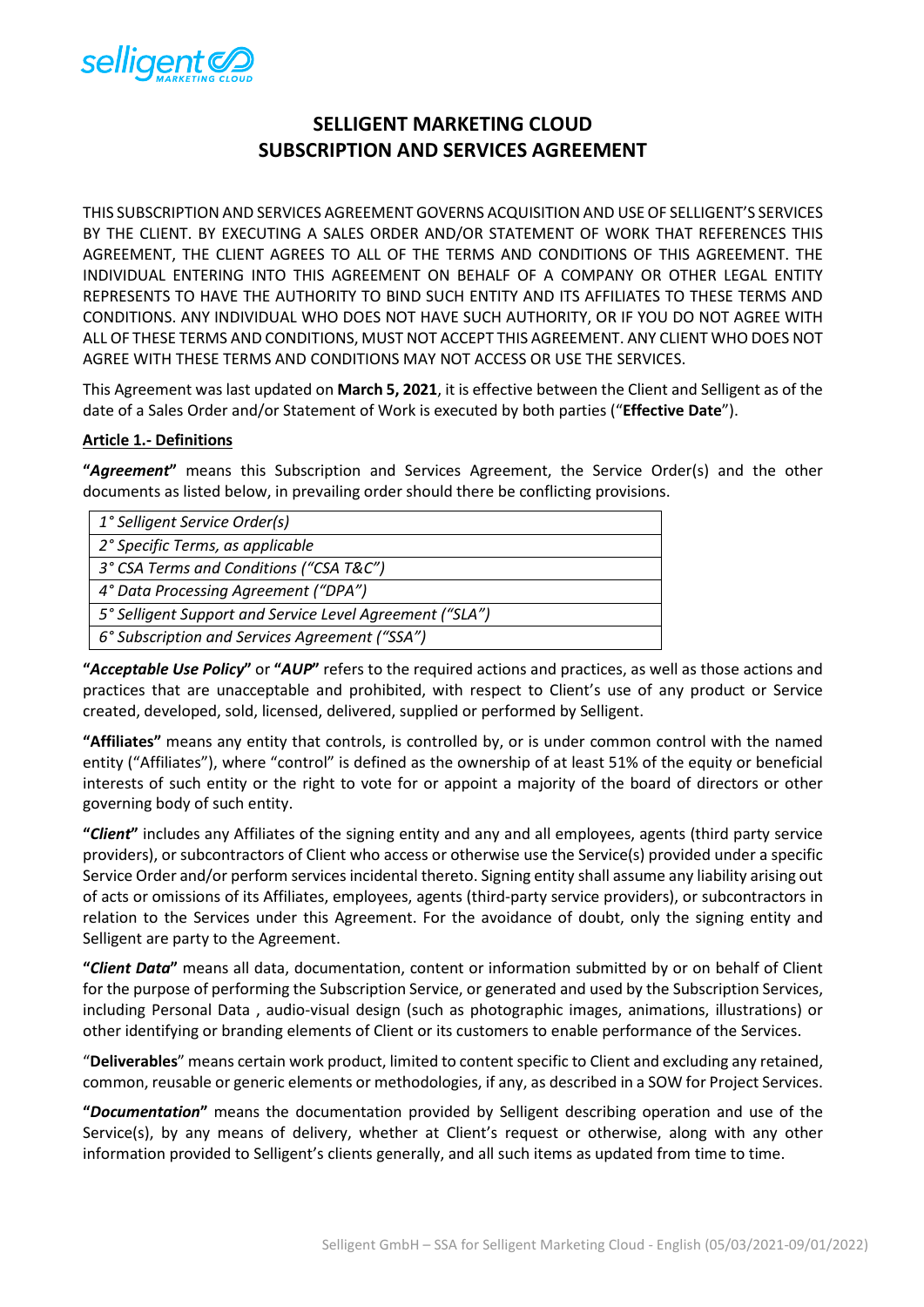**"***Platform***"** means the technical infrastructure Selligent has in place to provide the Subscription Services for Client.

**"***Project Services***"** means project or data services, of which timing and staff availability are planned with Client. Project Services can be (but are not limited to) auditing the quality of databases, project management, technical integration services, campaign creation services, consultancy services and training services.

**"***Service Order***"** means a Sales Order of Subscription Services, a Project Services order ("Statement of Work") or other form, specifying, among others, the scope of Services ordered, its subscription term and the applicable fees. All such forms are executed under this Subscription and Services Agreement and deemed incorporated herein.

**"***Services***"** means the Subscription Services, Project Services and Support Services that Client orders under this Agreement.

**"***Subscription Services***"** means access to software module(s) made available by Selligent to Client (e.g. Selligent Marketing Cloud Base, channels or options) in a Software as a Service mode within the limits set out in the Sales Order.

**"***Subscription Term***"** means the term specified in the applicable Sales Order during which Client can use the Subscription Services.

**"***Support Services***"** means helpdesk and technical support services which are by nature consumed on an ad-hoc basis and cannot be planned. Selligent provides permanent availability for those services governed by the conditions in the SLA.

**"***Usage Rights***"** means those rights to use the Subscription Services within the limits agreed upon in a Sales Order.

**"***User***"** means any individual expressly authorised by Client to use the Services and to whom Client has supplied a user identification and password, such as employees, agents (third-party service providers), or subcontractors.

#### **Article 2.- Object**

**2.1** Subject to the terms of this Agreement, Selligent grants Client, within the Usage Rights set out in the Sales Order, the non-transferable, non-exclusive, non-sublicenseable right to use the Subscription Services ordered under such Sales Order.

**2.2** Selligent will also provide Client with Project Services, Success Services and Support Services as indicated in a Sales Order or Statement of Work.

**2.3** Client does not have any right, claim or interest whatsoever relating to the Services other than those granted under this Agreement.

**2.4** Selligent is authorised to engage and exchange subcontractors for the performance of its contractual obligations under this Agreement in compliance with the applicable provisions in the DPA. Selligent is responsible for any acts or omissions of such subcontractors under this Agreement as if such acts or omissions were performed by Selligent directly.

**2.5** Ordering of one or more Subscription Services is not contingent on the delivery of any future functionality or features, nor on any oral or written private or public comments made by Selligent in relation to such future functionality or features.

**2.6** Selligent and its technical partners are authorised to examine the Platform and the Services at any time without prior consent in the context of maintenance operations, installation of patches and Client support.

**2.7** Selligent may analyse the Subscription Services to gather information in relation to Client's use of the Subscription Services to improve its products and services, without accessing Client Data.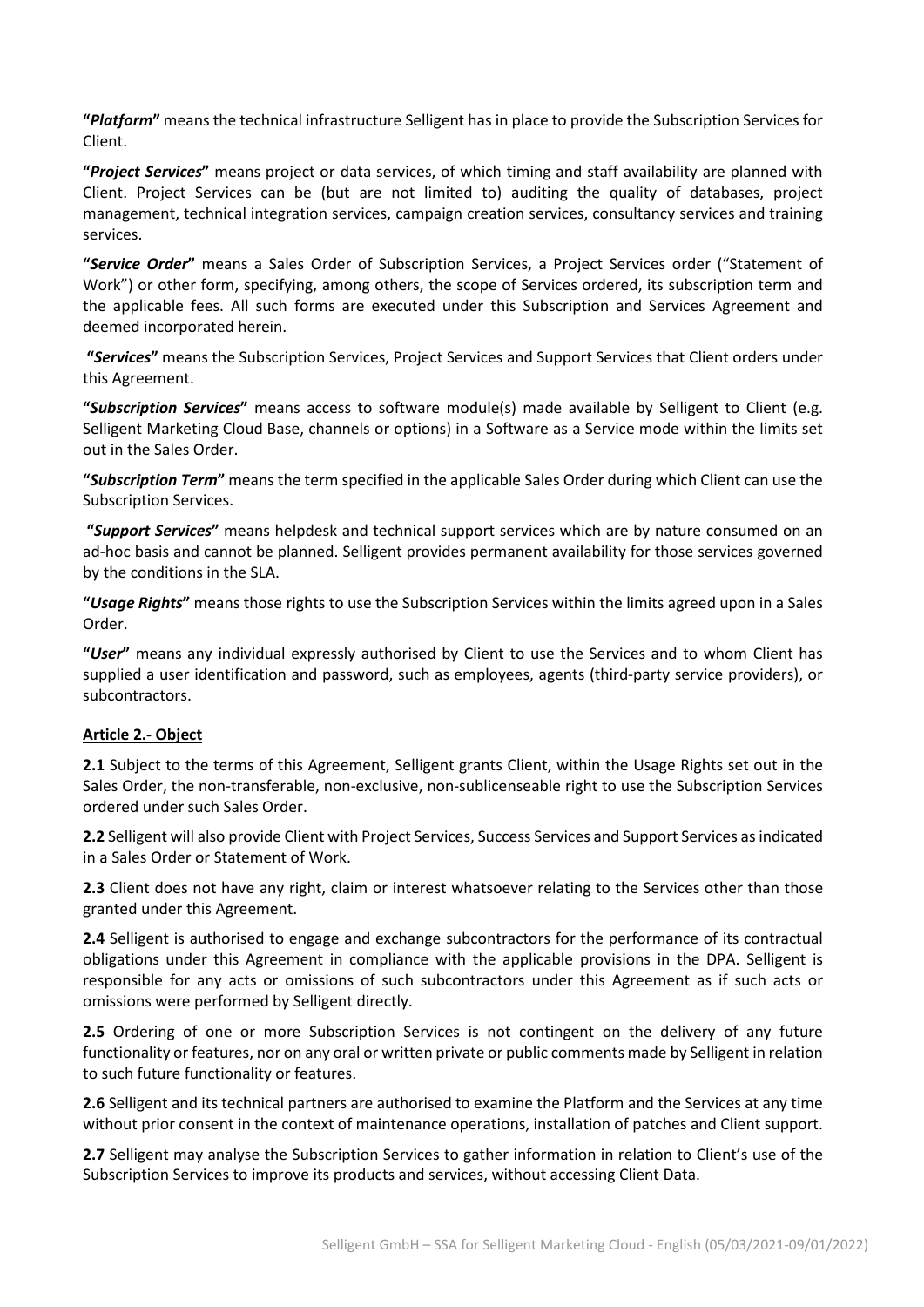# **Article 3.- Selligent's Obligations – Reservation of Rights**

**3.1.** Selligent shall provide the Service(s) in a workmanlike manner consistent with general industry standards reasonably applicable to the provision thereof. Subject to maintenance and downtime contemplated in the SLA, if Client notifies Selligent in writing, within thirty (30) calendar days of receipt thereof, of the failure of any unaltered version of any Deliverables specified in an applicable Statement of Work or any Subscription Services ordered in a Sales Order, to perform as described in any Documentation or set forth in an applicable Statement of Work ("Error(s)"), Client's sole remedy and Selligent's sole liability with respect to the noted Errors in the unaltered versions of such Deliverables or Subscription Services, shall be to attempt to correct those Errors. Should any Errors contained within any of the Deliverables or with respect to any Subscription Services result from a denial of services attack, or from Client's, or any third party's actions, alterations, modifications or adjustments to the same, Selligent may, in its sole discretion, attempt to correct those Errors, on a time and materials basis at its then-current rates.

**3.2.**Client acknowledges that timeframes specified in any Service Order are only estimates and that actual performance times will be dependent upon Client's timely provision of accurate and properly formatted data, feedback and access to key personnel reasonably requested by Selligent from time-to-time. Selligent shall not be accountable for any performance delays caused by Client's failure to timely provide such data, access or feedback required for the performance of its performance. In such an event, estimated timetables shall be extended accordingly, and fees may be increased as a result of such delays.

# **Article 4.- Client's Obligations**

**4.1** Client shall use the Services for internal business purposes only. Client is solely responsible for the use of the Platform and the Services under Client's user accounts and acknowledges having been sufficiently informed about the Services specificities. Client (i) shall implement the necessary measures to prevent unauthorized access to, or use of, the Services, and will promptly notify Selligent of any such unauthorized access or use of which Client becomes aware; (ii) has sole responsibility for the accuracy, quality, integrity, legality, reliability and appropriateness, and in general, the content of Client Data stored in the Platform and used by the Services; (iii) shall comply with all applicable laws and Selligent's reasonable instructions and recommendations with respect to the Services.

**4.2** Client is responsible for the provision and use of the appropriate equipment, including computers, computer operating system and web browser, needed to connect to and use the Services. Client shall ensure that this equipment complies with the specifications set forth in the Documentation.

**4.3** Client will ensure that any User using the Services (i) has followed the on-line training made available by Selligent and is properly certified or has been properly trained by Selligent certified trainers, the latter training being billable; and (ii) uses the Services in accordance with the acceptable use of the Services as set forth in Article 8 below. In particular, this implies that the quality of the databases used for sending e-mails complies with the acceptable use of the Services. Should the quality appear to be below such acceptable use after to the database audit performed as part of the set-up services and fees, Selligent will make the necessary recommendations in collaboration with Client. Implementation of the recommendations will be charged at the agreed rates for Project Services subject to Client's prior approval.

**4.4** Client will comply with the rules set out in the CSA T&C currently available at : [https://www.selligent.com/legal-CSA.](https://www.selligent.com/legal-CSA) Client is aware that the CSA T&C can be amended by the CSA and in line with what is agreed upon in Article 14 of this Subscription and Services Agreement, will adhere to any changes in the CSA terms. Selligent will inform Client of any change requested by the CSA to the CSA T&C. In case Client does not object within fourteen (14) working days to such change, Client shall be deemed to accept it. In case Client timely objects to such change, Selligent shall be entitled to terminate the Agreement.

#### **Article 5.- Evolution of the Services**

Selligent reserves the right to update, upgrade or discontinue features of the Services. No functionality of the Services will be materially decreased from that available as of the ordering of such Services. In case of a major upgrade, Client shall be provided with a prior reasonable notification via the Platform.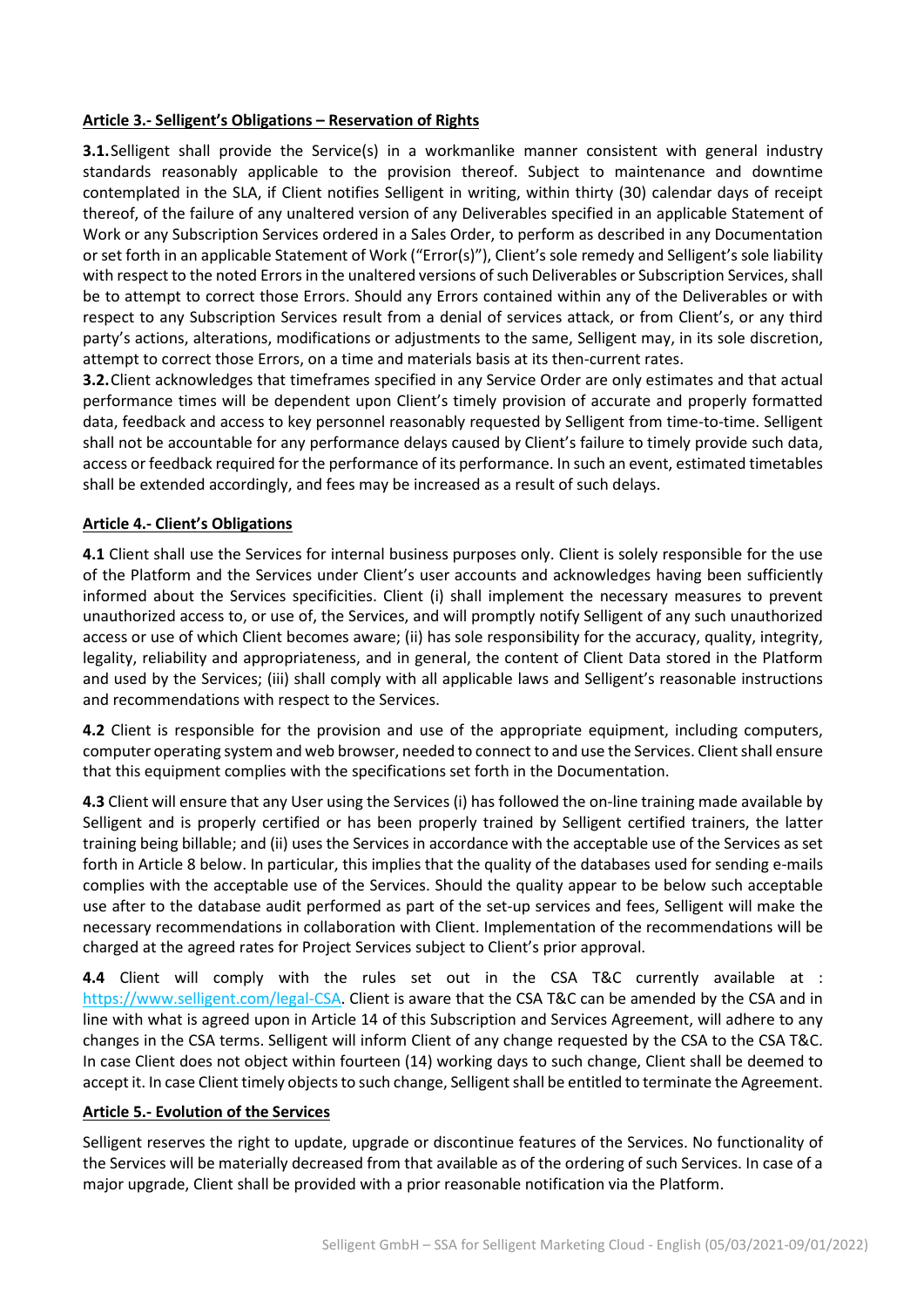#### **Article 6.- Data Ownership and Protection**

**6.1** Subject to the terms of the DPA and Selligent's Privacy Policy available at: [https://www.selligent.com/privacy-policy,](https://www.selligent.com/privacy-policy) Client agrees that Selligent may process Client Data.

**6.2** Client Data remain Client's exclusive property. Client hereby grants to Selligent a non-exclusive, nontransferable license to use, perform and display identifying or branding elements of Client during the Subscription Term solely to allow Selligent and/or its Affiliates to perform its obligations as stated herein.

**6.3** Selligent's back-up procedure is described in the SLA. However Client acknowledges that the Services are not meant to replace Client's need for making copies of its primary Client data source. Client is responsible for maintaining copies of his primary Client data.

**6.4** Client Data may be retrieved by Client from the Platform at any time during the term of this Agreement. Upon specific request in writing by Client made at the latest by the effective date of termination or expiration of this Agreement, Selligent shall return Client Data to Client through FTPS or SFTP within fifteen (15) calendar days of such request. All complaints relating to the return of the data must be notified to Selligent in writing within ten (10) calendar days of the return, failing which all rights whatsoever will be null and void. The Client Data will be returned in a format that can be run on standard database systems. Client will be invoiced for the costs related to such return at the agreed rates for Project Services subject to a cap of €1,000. After termination of the Agreement, Selligent shall have no obligation to maintain or provide Client Data and shall, in any case, delete all Client Data in its systems or otherwise in its possession or control.

#### **Article 7.- Intellectual Property**

**7.1** Client acknowledges that in providing the Services, Selligent uses original and any copies (by whomever produced), updates or extensions of: (a) Selligent's and/or its Affiliates" company name(s), copyright(s), trademark(s), logo(s), domain name(s), the product and service name(s) associated with the Services and other trademarks and service marks, (b) certain audio and visual information and (c) other technology, software, hardware, products, processes, algorithms, user interfaces, know-how and other trade secrets, techniques, designs, inventions and other tangible and intangible technical material or information (collectively "Selligent Technology"), and that the Selligent Technology is covered by intellectual property rights owned or licensed by Selligent and/or its Affiliates (collectively "Selligent IP Rights"). Certain components of the Selligent Technology may be provided by third-party providers, and are subject to Specific Terms as may be indicated in the applicable Sales Order. Such third-party components are the intellectual property of the specific providers, and as such, no right, title or interests, other than the right to utilize the Services as described herein, shall vest in the Client. Selligent IP Rights, and its suppliers, include all copies, updates or additions, including any new functions, that may be developed for Client. The intellectual property rights on any improvement, design contributions or derivative works conceived or created by either party in or to the Services will also be exclusively owned by Selligent or its suppliers. Other than as expressly set forth in this Agreement, no right, title, license or any other rights in or to the Selligent Technology or Selligent IP Rights are granted to Client.

**7.2** Documents, software or hardware made available to Selligent by Client shall be and remain the sole and exclusive property of Client or its suppliers

**7.3** Selligent represents to Client that it has the right to enter into this Agreement and grant the Usage Rights provided herein.

**7.4** Selligent shall defend Client against any claim brought against Client by a third party alleging that the use of the Services as contemplated hereunder constitutes a direct infringement or misappropriation of a patent claim, copyright or trademark or trade secret of such third party, and Selligent will pay damages finally awarded against Client (or the amount of any settlement Selligent enters into) with respect to such claims, provided Client (a) promptly gives written notice of such claim to Selligent (but only to the extent that delay in giving notice materially impairs Selligent's ability to defend the claim); and (b) gives Selligent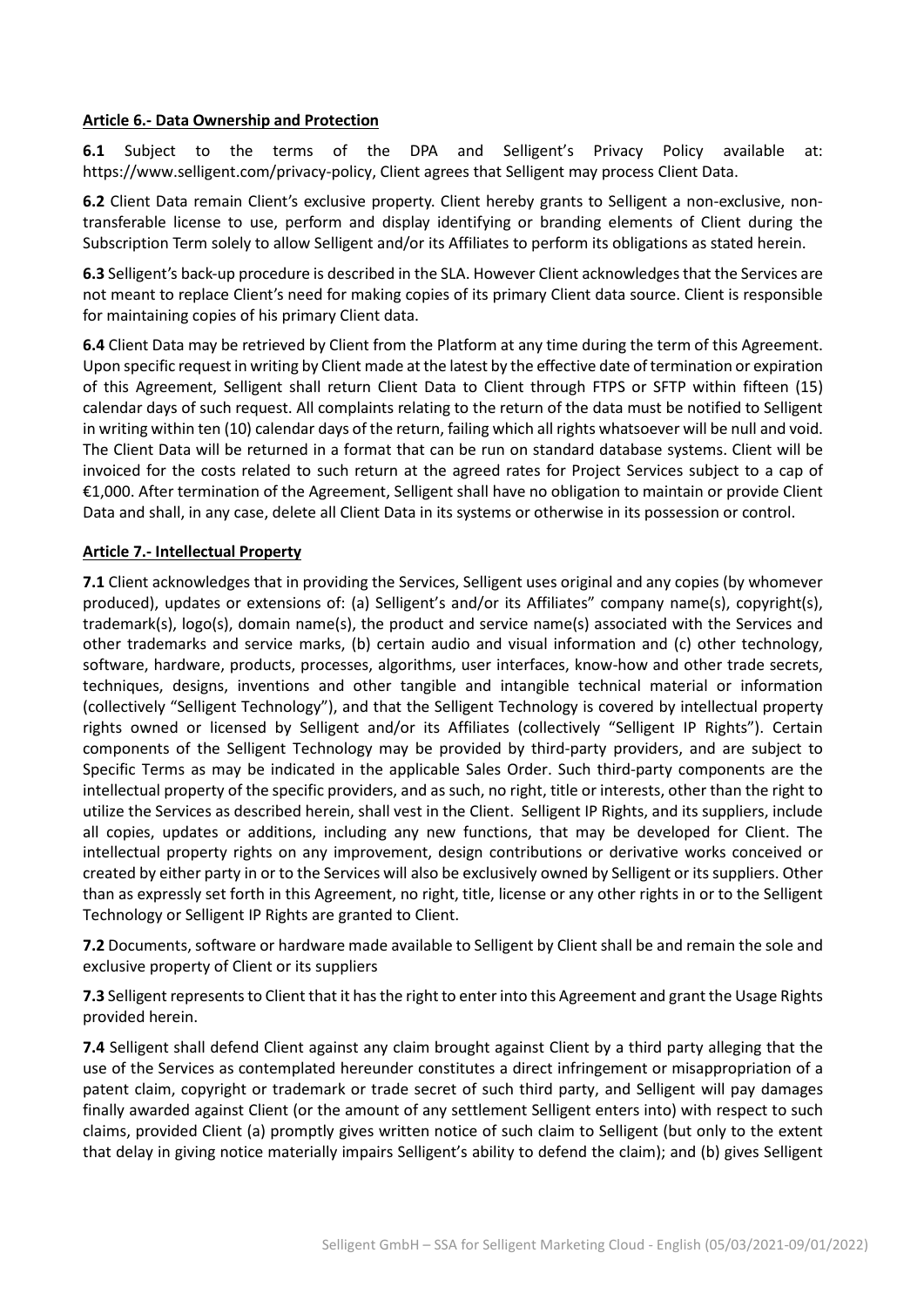primary control of the defence and settlement of the claim. This obligation of Selligent shall not apply if the alleged infringement or misappropriation results from use of the Services in violation of this Agreement.

**7.5** Selligent shall have primary control of the defence of the claim and may agree on any settlement provided Selligent will not enter into or agree to any settlement that imposes any obligation on Client without Client's prior written consent. Selligent will not admit liability on behalf of Client. In case Client rejects the defence by Selligent or the control of such defence by Selligent, Selligent shall be released of any indemnification obligation under this Article 7. Client shall provide Selligent with full assistance in such defence and can participate to the defence at its own expense and with its own counsel. Selligent shall keep Client advised of the status of the claim and will consider in good faith recommendations made by Client with respect to the claim.

Selligent reserves the right to cease such defence of any claim in the event the Services are no longer alleged to infringe or misappropriate, or are held not to infringe or misappropriate, the third party's rights, and such third party therefore refrains from asserting claims for damages against Client.

**7.6** In the event a claim under this Article is made, or is, in Selligent's reasonable opinion, likely to be made, Selligent may, at its sole discretion and expense: (i) procure for Client the right to continue using the Services under the terms of this Agreement; or (ii) replace or modify the Services to be non-infringing without material decrease in functionality. If the foregoing options are not reasonably available, Selligent is entitled to terminate the infringing Services and refund all prepaid fees to Client, without any additional compensation.

**7.7** Selligent's obligations under this Article 7 shall be Client's exclusive claims against Selligent for any above infringement of the third party's intellectual property rights through the use of the Services.

#### **Article 8.- Acceptable use of the Services - Restrictions**

**8.1** Selligent grants Client a limited, non-exclusive, non-transferable, non-sublicensable, right to access and use the Service(s) in accordance with this Agreement. Client must comply with the Acceptable Use Policy ("AUP") of Selligent, as may be updated from time-to-time by Selligent, on notice to Client, currently available at : [https://www.selligent.com/acceptable-use-policy.](https://selligent.com/acceptable-use-policy)

Client further agrees to:

- (i) Use the Services and the Platform in accordance with the Documentation, best practices and generally accepted code of conduct;
- (ii) Not to license, sublicense, sell, resell, rent, lease, transfer, assign, distribute, time-share or otherwise commercially exploit or make the Services available to any third party, other than as contemplated by this Agreement;
- (iii) Not to modify, copy or create derivative works based on the Services or Selligent Technology;
- (iv) Not to dissemble, reverse engineer, translate or (to the extent legally permitted) decompile the Services or Selligent Technology (unless, and only to the extent, with respect to the Selligent Technology, this restriction is prohibited by applicable law) or purposefully access it with the intent to (A) build a competitive product or service, (B) build a product or service using substantially similar features, functions or graphics of the Services, or (C) copy any features, functions or graphics of the Services. Client may not access the Services if Client is a direct competitor of Selligent, except with Selligent's prior written consent. Client may not access the Services for purposes of monitoring its performance or functionality, or for any other benchmarking or competitive purpose.

**8.2** Selligent, at its own discretion or at the direction of any then-applicable third party service provider may suspend, block access to the IP address(es), and as the case may be the Service(s), because of a violation of Article 8.1 or an actual or reasonably-apparent imminent attack or unauthorised access, until such violation, attack or unauthorised access is remedied. Selligent will use commercially reasonably efforts to provide Client with advance notice of such suspension. Any action requested by Selligent due to a misuse of the Services or the Platform shall be invoiced to Client at the agreed rates for Project Services.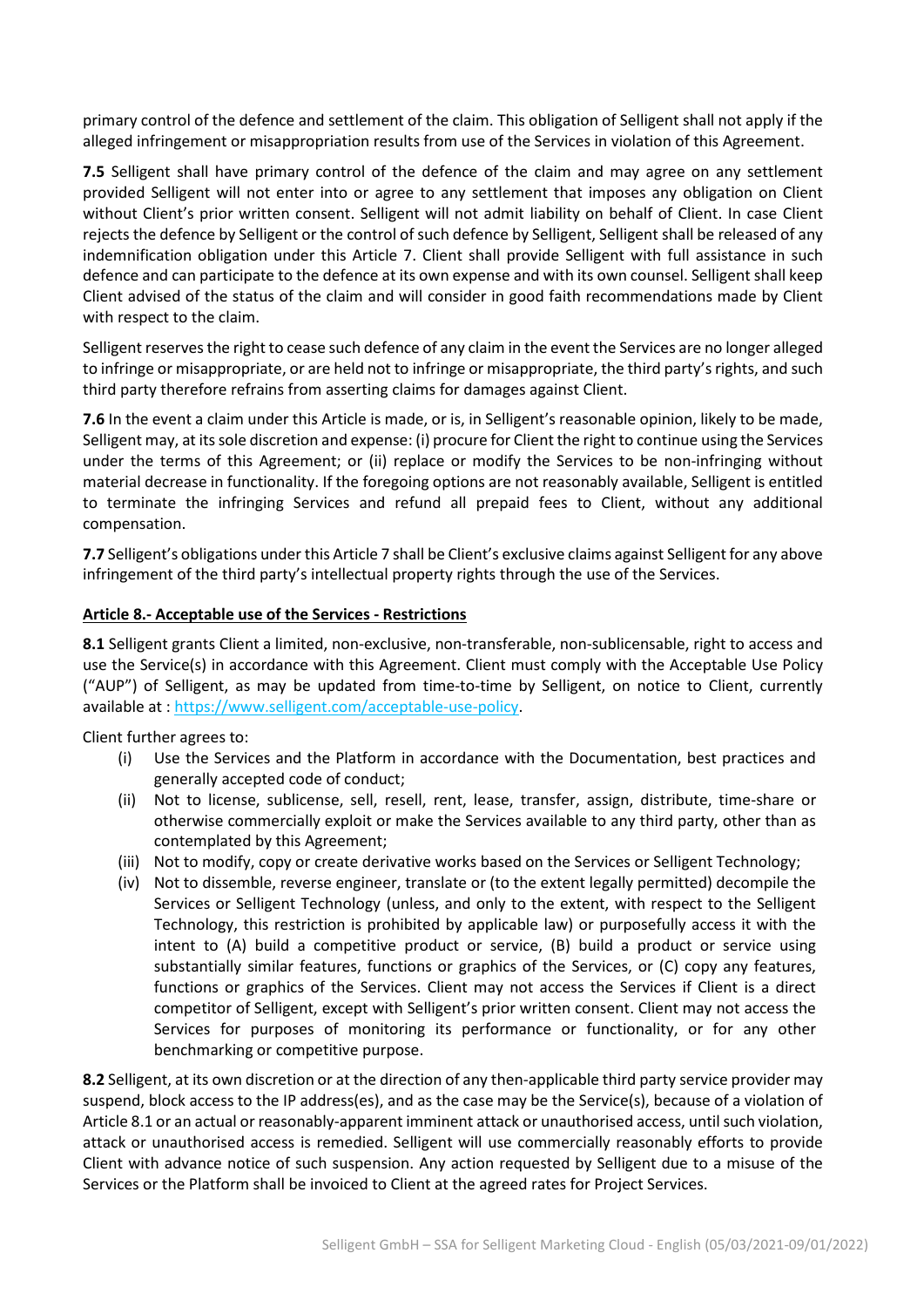**8.3** In the event of any temporary blocking as described in this Article 8, Client shall not be entitled to any refund, except where such suspension is demonstrably abusive or not grounded on legitimate elements.

**8.4 Third-Party Providers.** Any exchange of data or other interaction between Client and a third-party provider (other than any subcontractor or agent performing any obligations of Selligent under this Agreement), and any purchase by Client of any product or service offered by any third-party provider, is solely between Client and such third-party provider.

**8.5** Subject to this Agreement, Client shall defend, indemnify and hold Selligent harmless against any loss or damage (including reasonable attorneys' fees) incurred in connection with claims made against Selligent by a third party in relation to Client Data or alleging that Client's illegal or unauthorised use of the Services infringes the rights of, or has otherwise harmed, a third party, provided Selligent (a) promptly gives written notice of the claim to Client (but only to the extent that delay in giving notice materially impairs Client's ability to defend the claims) and (b) gives Client primary control of the defence and settlement of the claim.

**8.6** Client shall have primary control the defence of the claim and may agree on any settlement provided Client will not enter into or agree to any settlement that imposes any obligation on Selligent without Selligent's prior written consent. Client will not admit liability on behalf of Selligent. In case Selligent rejects the defence by Client or the control of such defence by Client, Client shall be released of any indemnification obligation under this paragraph. Selligent shall provide Client with full assistance in such defence and is allowed to participate to the defence at its own expense and with its own counsel. Client shall keep Selligent informed of the status of the claim and will consider in good faith recommendations made by Selligent with respect to the claim.

#### **Article 9.- Limitation of liability**

**9.1** Each party is liable for intent and gross negligence in accordance with statutory provisions.

**9.2** Each party shall be liable in the event of a slightly negligent breach of essential obligations ("Kardinalpflichten") only for the damages that are typically foreseeable at the moment the Agreement is concluded. Essential obligations are obligations the fulfilment of which makes the proper performance of the Agreement possible, the infringement of which would jeopardise the achievement of the purpose of the Agreement and on which compliance Client relies. Parties agree that the maximum amount of foreseeable damages is limited to the annual value of the fees for the Services.

**9.3** Otherwise, each party's liability for slightly negligent breach is excluded.

**9.4** No party shall be liable for consequential damages, such as loss of revenue or profits, of business opportunities, of data or of use of data, damage to the brand or know-how, third party claims, whether in tort or in contract, irrespective whether or not it knew of the possibility of such loss.

**9.5** These limitations on liability do not apply to injury to life, body or health.

**9.6** With regard to Project Services and Support Services, Selligent undertakes to comply with generally accepted professional standards. Selligent's liability is limited to actions necessary to rectify a Project Services or Support Service that does not meet generally accepted professional standards. However, if it becomes apparent that Selligent personnel must attend when the operating incident is not attributable to Selligent, this Project Services or Support Service will be invoiced.

**9.7** The limitation of liability is based on risk allocation between the parties taking into account the agreed pricing.

**9.8** Nothing in this Agreement excludes the liability of either party (a) for death or personal injury caused by its negligence or (b) for fraud or fraudulent misrepresentation.

#### **Article 10.- Confidentiality**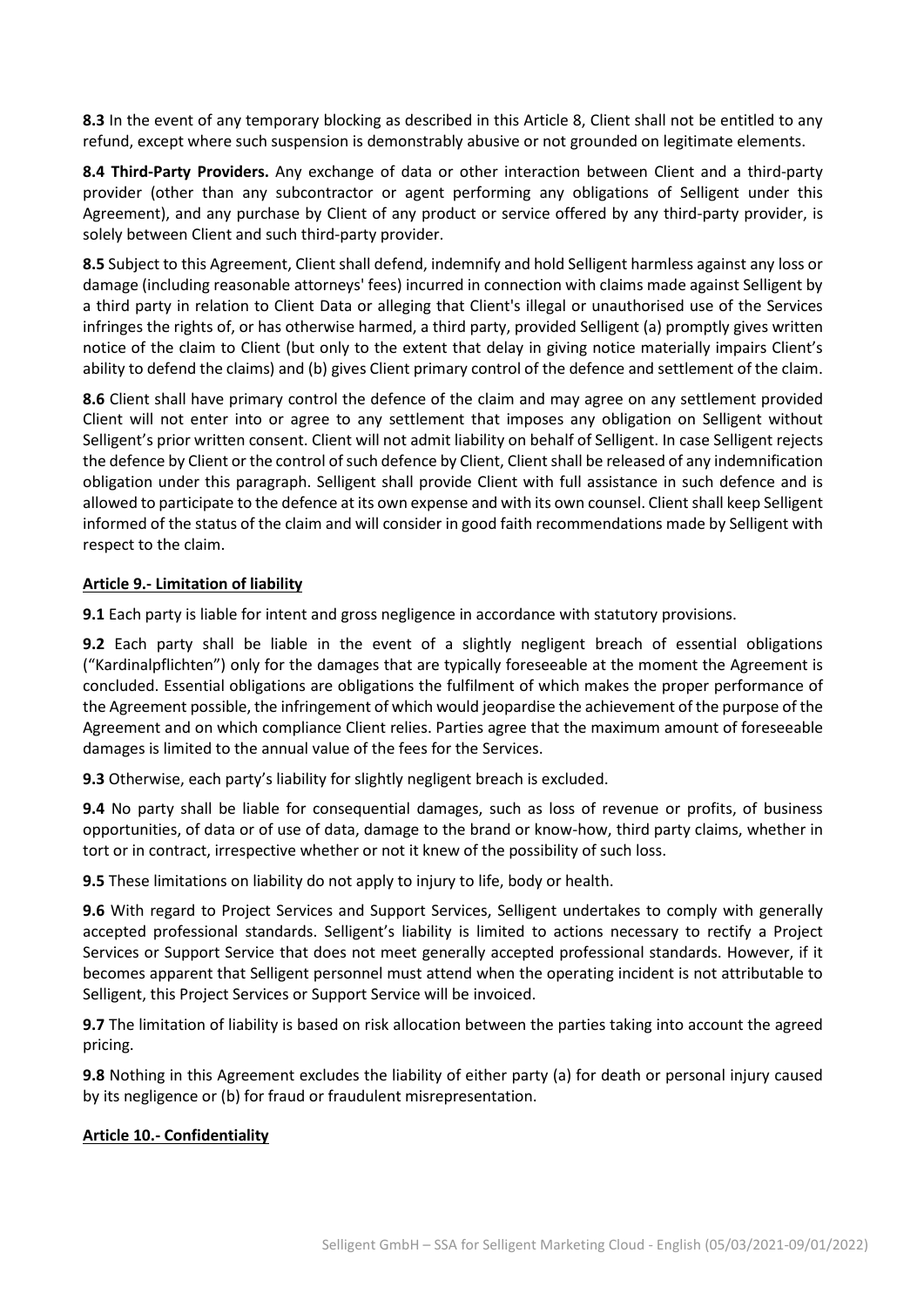**10.1** "Confidential Information" refers to any information of a party ("Disclosing Party") disclosed by or on behalf of the Disclosing Party to the other party ("Receiving Party"), whether orally or in writing, that is designated as confidential or that reasonably should be understood to be confidential given the nature of the information and the circumstances of the disclosure (including pricing and other terms reflected in all Service Order(s)), the Service(s), the Selligent Technology, business and marketing plans, trade secrets, technology and technical information, product designs, methods, processes, code, data, inventions, apparatus, statistics, programs, research, development, information technology, network designs, passwords, sign-on codes, usage data, the Documentation and the terms of this Agreement. Confidential Information shall not include any information that: (a) is or becomes generally known to the public without breach of any obligation owed to the Disclosing Party; (b) was known to the Receiving Party prior to its disclosure by the Disclosing Party without breach by any third party of any obligation owed to the Disclosing Party; (c) was independently developed by the Receiving Party without breach of any obligation owed to the Disclosing Party; or (d) is received from a third party without being subject to any confidentiality obligation.

**10.2** Each party agrees that it will not use in any way for its own account or the account of any third party, any Confidential Information, except that each party may use the Confidential Information to perform its obligations or exercise its rights under this Agreement, and each party will take reasonable care and precaution to protect the confidentiality of such information. Reasonable care and precaution mean such care and precaution the Receiving Party takes to protect its own similar Confidential Information, but which shall not be less than reasonable standard of care.

**10.3** Such non-disclosure obligations shall not apply to information that (a) was already rightfully known to the Receiving Party prior to disclosure by the Disclosing Party hereunder; (b) became part of the public domain after its disclosure or was part of the state of the art at the time of disclosure, provided, in both cases, that this was not the result of a violation of a confidentiality obligation with respect to the party that transmitted the Confidential Information; (c) has been rightfully received from a third party not under obligation of confidentiality; (d) has been approved for release by written authorisation; or (e) was independently developed by a party without the use of the Confidential Information;.

**10.4** Each party agrees that Confidential Information remains, in any event, the property of the Disclosing Party.

**10.5** Disclosure of Confidential Information is only permitted to the legal representatives, agents, suppliers, service providers or subcontractors of the parties within the limit of what they need to know to perform the tasks incumbent upon them.

**10.6** The parties undertake to inform the persons to whom the information is transmitted of its confidential nature. They also agree to have their suppliers, service providers or subcontractors sign a confidentiality undertaking in terms similar to the one they have subscribed to hereby, it being understood that the parties are guarantors of compliance by the persons referred to in this paragraph of this confidentiality obligation.

**10.7** If the Receiving Party is compelled by law or judicial or regulatory order to disclose Confidential Information of the Disclosing Party, it shall (a) provide the Disclosing Party with reasonable prior written notice of such compelled disclosure (to the extent legally permitted); (b) provide the Disclosing Party with reasonable assistance and cooperation, at Disclosing Party's cost, if the Disclosing Party wishes to contest or limit the disclosure; and (c) only disclose that Confidential Information necessary to comply with such order in consultation of counsel at Disclosing Party's reasonable cost.

**10.8** Upon the written request of Disclosing Party at any time throughout the Subscription Term or upon expiration or termination of this Agreement, Receiving Party shall at its option, and if legally permissible, return or destroy (and certify such destruction in a signed writing) all Confidential Information of Disclosing Party, including all copies thereof, whether in physical or electronic form; provided, however, that Selligent and its Affiliates may retain an archival set of its working papers and a copy of Client's Confidential Information for ensuring compliance with applicable laws, regulations and professional standards regarding documentation of work performed under this Agreement. To the extent that it is impracticable to return or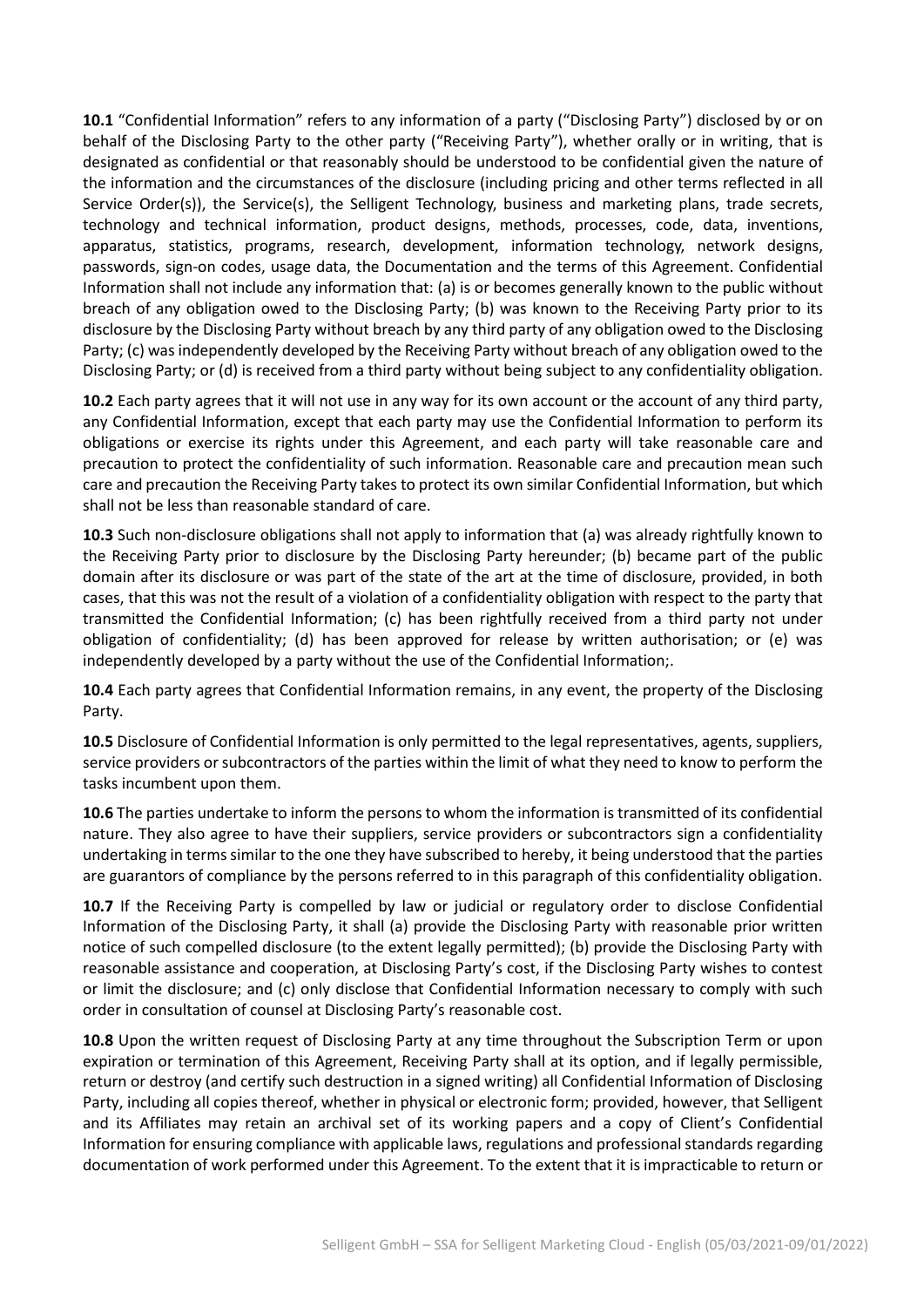destroy any Confidential Information, and with respect to any information retained for archival purposes, Receiving Party shall continue to maintain the confidentiality of such information in accordance with this Agreement for as long as such information is retained.

**10.9** This confidentiality obligation shall survive the termination of this Agreement for a period of three (3) years.

# **Article 11.- Term**

This Agreement shall come into effect on the Effective Date and will remain in force so long as there is at least one active Service Order in place, unless earlier terminated in accordance with Article 12 below. Except as may otherwise stated in an applicable Sales Order, each Subscription Service is granted for a minimum Subscription Term of twelve (12) months as of such Subscription Service Start Date (i.e. password and login delivered to Client). Each Sales Order will automatically renew at the end of each term for an additional term of the same duration, unless either party gives the other party a notice of non-renewal, by registered letter with acknowledgement of receipt, at least ninety (90) calendar days before the end of the thencurrent term. Renewals will automatically pertain to all Subscription Services of the Sales Order.

# **Article 12.- Termination**

**12.1** Each party may terminate the Agreement without notice for the following important reasons:

- (i) if the terminating party cannot be expected to continue the Agreement until the expiry of the notice period or until the termination of the Agreement, taking into account all the circumstances of the individual case, in particular the negligence of the other party.
- (ii) if Client is in arrears with the payment of the fees or a not insignificant part of the fees for two (2) consecutive payment terms or in a period which extends over more than two (2) payment terms, is in arrears with the payment of the fees in an amount reaching the fees for two (2) months.
- (iii) if Client violates the industrial property rights, copyrights or other intellectual property rights of Selligent or if Client violates the duty of Article 4, the AUP laid down in Article 8 or the CSA Terms and Conditions and does not cease such infringement within ten (10) calendar days after Selligent has made him aware of such an infringement.

**12.2** Moreover, should Client remain in breach of its payment obligation notwithstanding two (2) written reminders to pay within seven (7) calendar days each, Selligent has the right to deactivate Client's passwords and log-ins and/or to block access to the Services. In such case, Client will be solely responsible for all consequences that result from the blocking and the deactivation, without possibility of recourse against Selligent.

**12.3** Each party is also entitled to terminate this Agreement if the other party becomes the subject of a petition in bankruptcy or any other proceeding relating to insolvency, receivership or liquidation.

**12.4** Selligent is entitled to terminate this Agreement immediately without any court intervention nor notice period (i) for any material violation by Client that risks the safety, security or reputation of any network, person or entity, or for violations of Selligent acceptable use of the Services as set forth in Article 8; or (ii) in the event Client becomes a competitor, directly or indirectly as a result of its direct or indirect shareholders.

**12.5** In the event of the premature termination of the Agreement due to Selligent breaching its obligations, Selligent will reimburse Client the portion of any fees paid in advance by Client and cover the period during which the Services have not been provided.

**12.6** In the event of the premature termination of the Agreement due to Client breaching its obligations, Client must pay (i) all of the Subscription Services fees provided for in this Agreement; and (ii) the Project Services and Support Services provided up to the termination date.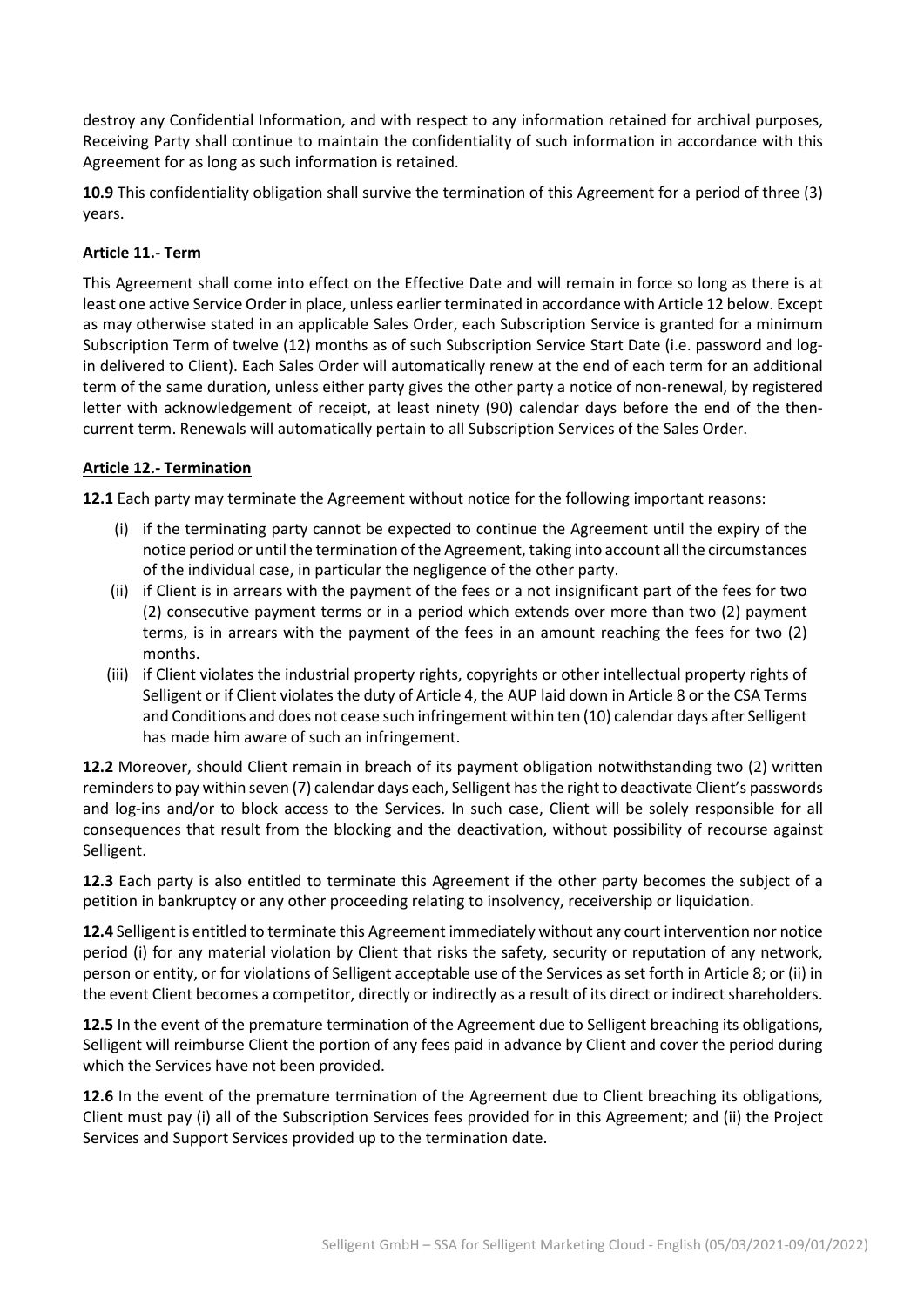**12.7** Notwithstanding any termination of this Agreement, the provisions of this Agreement that by their nature should survive the termination, shall survive the termination of this Agreement.

# **Article 13.- Fees & Payment**

**13.1 Fees.** Client shall pay all fees specified in all executed Services Order hereunder. All fees are quoted in EURO, excluding VAT or any other relevant taxes. Except as otherwise provided in this Agreement, fees are non-refundable.

**13.2 Invoicing & Payment.** Fees for the Services will be invoiced in accordance with the terms in the relevant Service Order. Invoices are payable within thirty (30) calendar days from the date of invoicing. In the event of late payment, the provisions of the German Civil Code on late payments will apply. Client is aware that this means, amongst others, that under the current legal framework (dated 29 July 2014) once the (agreed) payment term has elapsed, Selligent will automatically (no notice of non-performance being required) be entitled to (i) an interest for late payment that is equal to the ECB base rate + 9% and (ii) a fixed sum of minimum €40. Entitlement for further compensation is not excluded.

**13.3 Indexation.** All fees applicable pursuant to this Agreement are adjusted each year on the anniversary date of the Subscription Term Start Date, as defined in the relevant Sales Order, depending on the variations in the German consumer price index (hereafter the "**Index**"), using the formula:

P1 = (P0 X S1)/S0 where:

- P1 = New Fee for the year N
- P0 = Current Fee
- S1 = Index from the month before the month of the anniversary date of the Subscription Term Start Date for the year N
- S0 = Index from the month before the month of the anniversary date of the Subscription Term Start Date for the year N-1

Example:

Subscription Term Start Date: 15 March 2019 – Monthly Subscription Fee of €5,000

The first indexation shall take place on 15 Mars 2020 as follows:

 $PO = £5,000$ 

S1 = [102] (index of February 2020, published beginning of March 2020)

S0 = [101] (index de February 2019, published beginning of Mars 2019)

 $P1 = (5.000*102)/101 = \text{\textsterling}5,049.50$ 

#### **Article 14.- Commercial reference**

Client authorizes Selligent to use the following information as a commercial reference in publications, events and actions to promote Selligent's products and services: Client's name and, information that is publicly known about Client (including Client's logo). Client can revoke this authorization at any time in writing without any justification.

#### **Article 15.- General Provisions**

**15.1 Entire Agreement – Severability.** The Agreement is the entire agreement between the parties relating to subject matter hereof, and supersedes all prior or simultaneous agreements, negotiations or statements.

Any commercial offer issued by Selligent under this Agreement shall be valid for a maximum period of three (3) months.

The interconnected environment of cloud computing is subject to rapid and substantial change of operational, legal and data security requirements or parameters. As a result, this Agreement may need to be amended from time to time. Any such change will be notified to Client by email. In case Client does not object within fourteen (14) working days to such change, Client shall be deemed to accept it. In case Client timely objects to such change, Selligent shall be entitled to terminate the Agreement. Substantial change of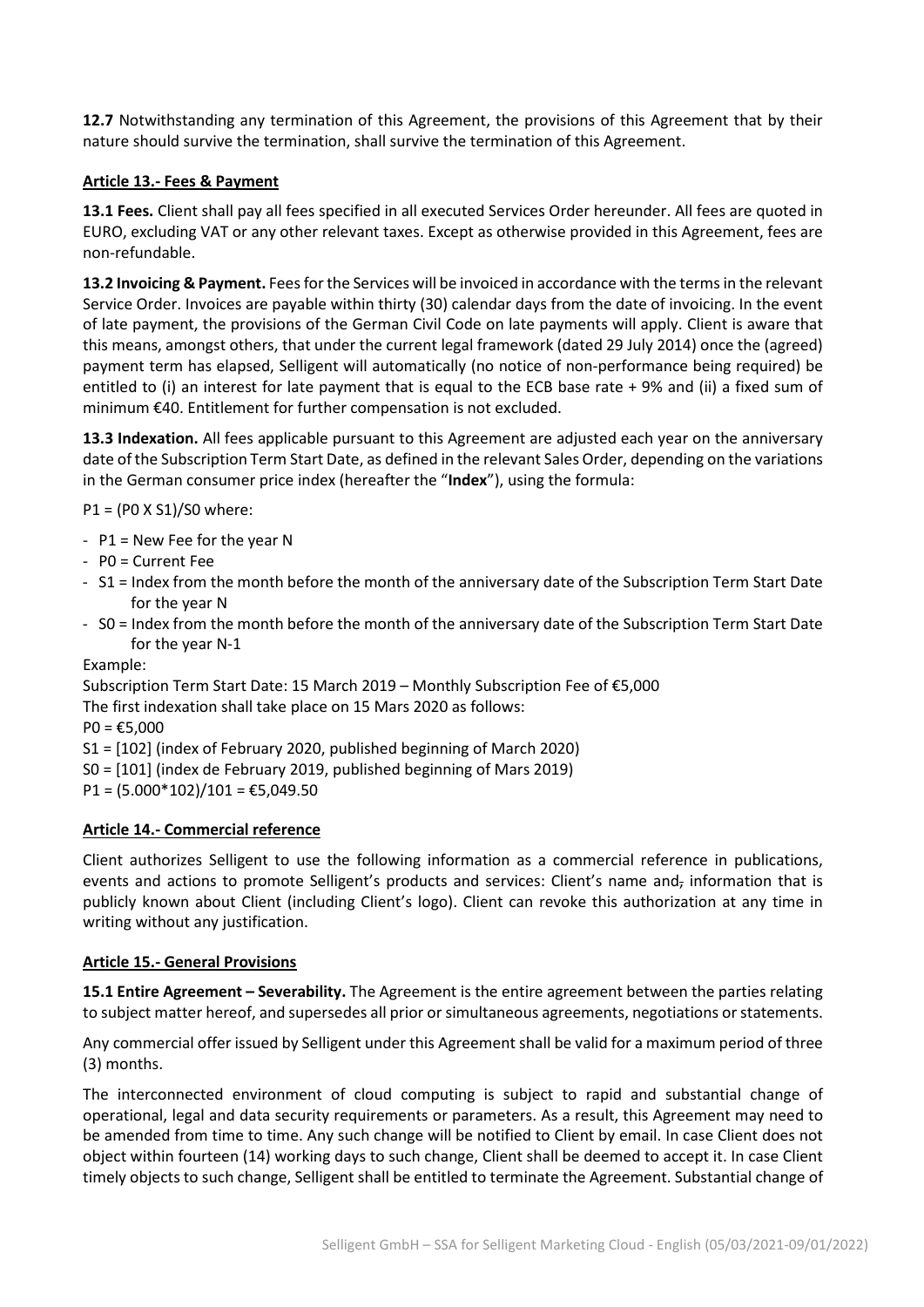such parameters includes any substantial change of the digital technology and enactment of local, national or international law or regulation applicable to the Selligent products and services, in particular as regards data security. If Client does not explicitly refuse such change within one (1) month by e-mail to Selligent, he will be deemed to agree therewith.

Subject to the above, this Agreement may not be released, discharged, supplemented, amended or modified in any manner except by an instrument in writing signed by a duly authorised officer or representative of each of each party.

In case any provision of this Agreement is held invalid or unenforceable for any reason, the remaining provisions shall continue in full force without being impaired. Client and Selligent shall act in good faith to replace any invalid provision with a valid one that most closely approximates the intent and economic effect of the invalid provision.

**15.2 Other Documents**. No terms, provisions or conditions of any purchase order, acknowledgment or other business form that Client may use in connection with the purchase of any Service will have any effect on the rights, duties or obligations of the Parties under, or otherwise modify, this Agreement, irrespective of any failure of Selligent to object to such terms, provisions or conditions. Service Orders are noncancellable and non-refundable.

**15.3 Governing Law – Limitation.** This Agreement is governed by and construed under German law excluding its conflicts of law principles (i.e. in the event of any conflicts, German law, rules and regulations shall prevail and govern). Any dispute in connection to this Agreement shall be subject to the exclusive jurisdiction of the courts of Munich. Any claim of Client before a court in connection with this Agreement can only be initiated by the Signing Entity and, to the extent legally permitted, is subject to a limitation period of one (1) year as of the date where the facts giving rise to such claim are known or should have been known by the claimant.

**15.4 Force Majeure.** Neither party shall incur any liability to the other for any failure to perform any of its obligations under this Agreement to the extent such failure is caused by events, occurrences or causes beyond its reasonable control and without any negligence on the part of the party seeking protection under this Article. Such events shall include, without limitation, acts of God, strikes, lockouts, riots, acts of war, terrorism, earthquake, fire or explosions. The inability to meet financial obligations is expressly excluded from this Article. Each party shall use best effort to minimise and reduce any period of delay caused by any event of force majeure. Should the force majeure event continue for a period longer than thirty (30) days, then either party shall be entitled to terminate this Agreement upon written notice and no further obligation shall be owed by such party to the other party in respect thereof.

**15.5 Assignment.** Except as provided for elsewhere in this Agreement, the parties shall not assign this Agreement (or any portion thereof) without the other Party's written consent which shall not be unreasonably withheld. Each party may assign this Agreement in connection with a merger, reorganisation, or sale of all or substantially all of the assets of the assigning Party or sale of sufficient stock to constitute a change of control. This Agreement shall be binding on the parties' respective successors and permitted assigns.

**15.6 Waiver.** Any waiver of a party's rights under this Agreement must be in writing to be effective and shall be construed in a limitative way, meaning that it shall not affect such right with respect to other breach or circumstances of similar nature. Failure, neglect or delay by a party to enforce the provisions of this Agreement or its rights shall not be deemed to be a waiver of such party's rights under this Agreement and shall not affect the validity of whole or part of this Agreement.

**15.7 Non-solicitation.** Parties shall not, actively solicit any employee of the other party who has participated in the performance of this Agreement, throughout the term of this Agreement and for six (6) months after its expiry. In the event of breach of this Article, the non-defaulting party could claim from the defaulting party compensation equal to twelve (12) times the last monthly gross remuneration of the concerned